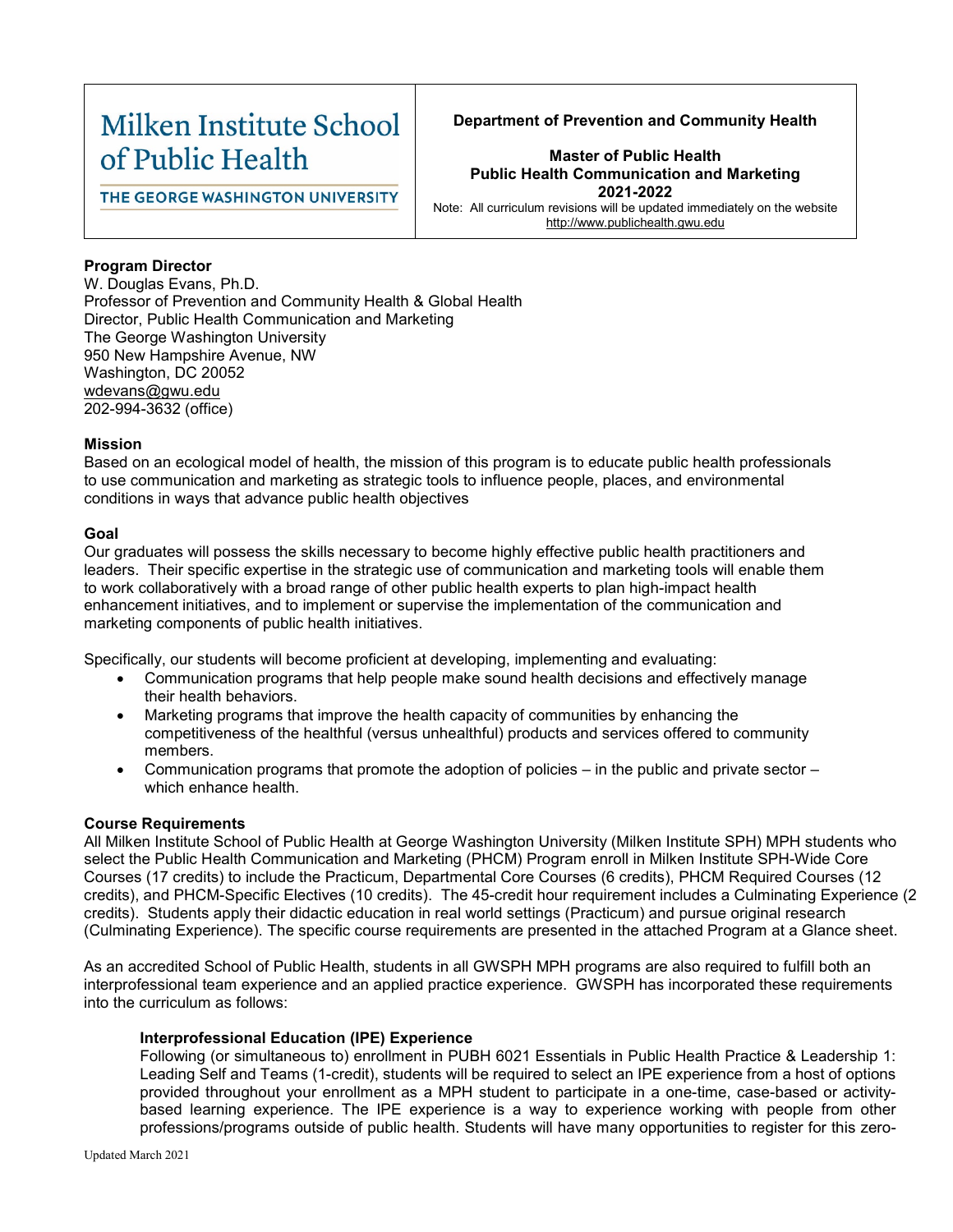credit (no fee) IPE 'class' (PUBH 6023- Interprofessional Education Experience) and will receive credit upon successful completion.

#### **Applied Practice Experience (Practicum)**

The applied practice experience allows each student to individually demonstrate attainment of public health competencies. Information about the Practicum will be introduced in PUBH 6021 so students may begin planning for their practice experience. Detailed information and an introduction to the necessary tools will be provided by department staff and faculty. Students are required to fulfill all requirements of the 120 hour Practicum experience to receive credit for PUBH 60000.

#### **Program-Specific Competencies**

Upon completion of the MPH Program in Public Health Communication and Marketing, students will be able to:

#### • **Apply an ecological framework to assess and promote population health.**

Students will be able to identify and assess people-based and place-based causes of health and disease. They will also be able to apply this information to develop strategic plans, and to recommend and develop effective public health interventions. This includes, but is not limited to, the ability to understand and explain the potential and limitations of public health communication and marketing campaigns. Relevant courses: PUBH 6503, 6502, 6570, 6571, 6573, 6575.

#### • **Use marketing research to develop and improve public health programs**.

Students will understand and be able to explain the value of marketing research methods in creating public health programs. They will be grounded in public health research and evaluation methodologies and apply them in PHCM. Moreover, they will be able to apply a range of qualitative and quantitative marketing research techniques in creating, monitoring and continuously improving PHCM and other public health initiatives. Relevant courses: PUBH 6503, 6501, 6570, 6571, 6572, 6574.

• **Develop and administer communication programs to promote individual- and population-level behavior change.**

Students will understand the relevance of -- and be able to apply -- a range of communication, cognitive and behavioral science theories in the effective design and delivery of public health communication messages and campaigns. This includes the ability to use formative research to design effective health messages, and the ability to plan and implement effective means of delivering health information to targeted populations. Relevant courses: PUBH 6503, 6570, 6571, 6572, 6573, 6574, 6575.

#### • **Develop and administer marketing programs to promote individual- and population-level behavior change and improve the health capacity of communities**.

Students will be able to plan and implement social marketing programs targeting consumers (i.e., the people most affected by the burden of the public health problem). They will also be able to plan and implement social marketing programs that create environmental change by targeting the people who make decisions about products and services offered, and policies implemented, in various community settings. This includes developing effective distribution channels for public health products and services, and integrated marketing communication campaigns to support them. Relevant courses: PUBH 6500, 6503, 6574, 6571, 6570, 6573, 6575, 6572.

#### • **Develop and administer communication programs to promote the adoption of policies that enhance health.**

Students will understand the relevance of – and be able to apply -- a range of theories and techniques to advocate for policies that advance the public's health. This includes the ability to effectively design messages for use in policy advocacy campaigns, and to plan and implement effective means of implementing policy advocacy campaigns. Relevant courses: PUBH 6503, 6570, 6573, 6571, 6574.

# • **Evaluate public health communication and marketing initiatives.**

Students will be able to prepare program goals and objectives for health enhancement programs. They will also be able to conduct basic evaluations of public health communication and marketing programs, including working with stakeholders to plan and implement process and outcome evaluations of public health communication and marketing initiatives. Relevant courses: PUBH 6503, 6571, 6574, 6572, 6570, 6501, 6504.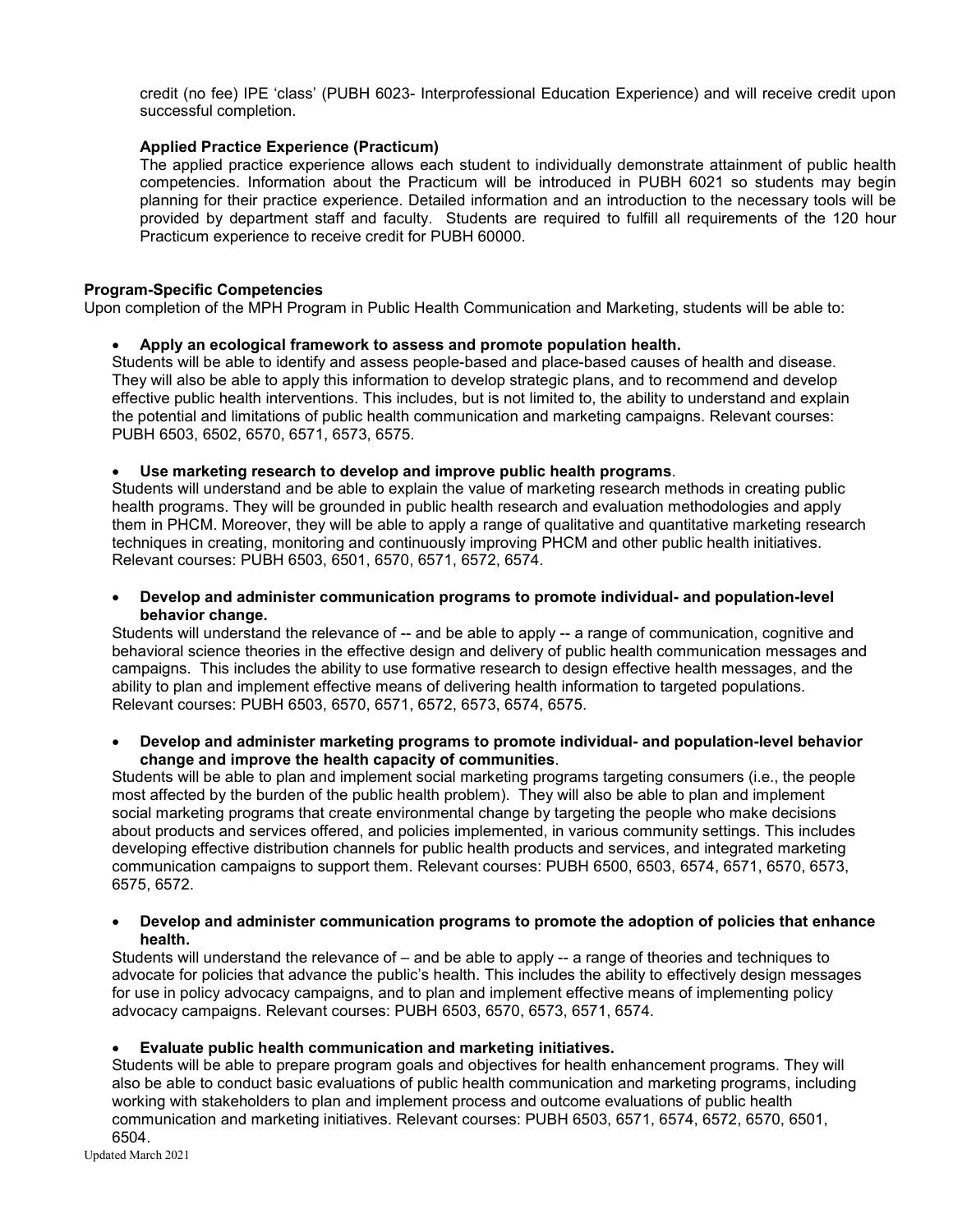**Please see the curriculum sheets that follow.**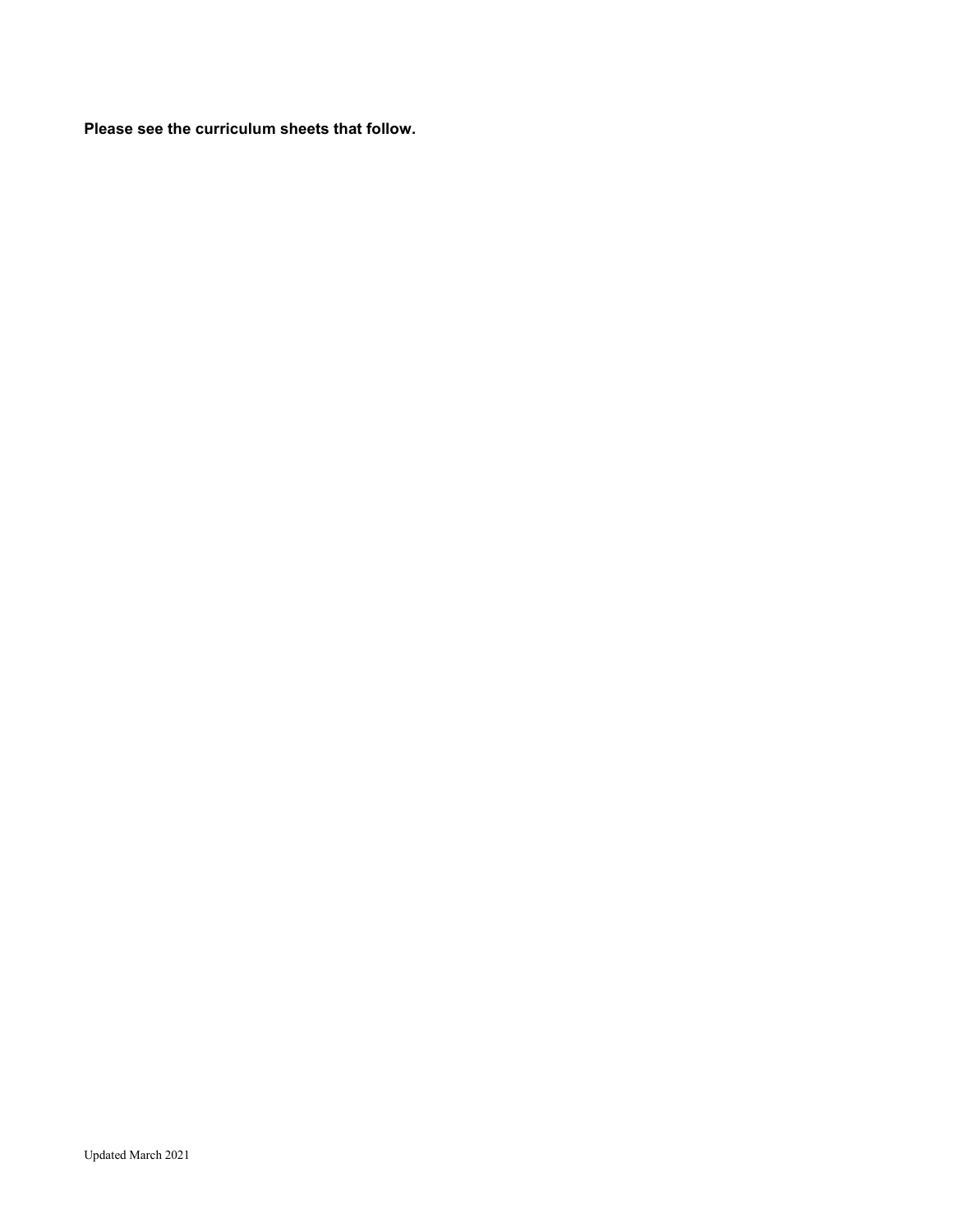# Milken Institute School of Public Health

#### **Master of Public Health Public Health Communication and Marketing Program**

THE GEORGE WASHINGTON UNIVERSITY

#### **Program-at-a-Glance**

#### **2021-2022**

|                                                                             | Semester Offered = on-campus courses, unless otherwise specified; * = courses offered on campus and online;              |                         |                              |  |  |  |
|-----------------------------------------------------------------------------|--------------------------------------------------------------------------------------------------------------------------|-------------------------|------------------------------|--|--|--|
| residential students may take as many as 15 credits from online offerings); |                                                                                                                          |                         |                              |  |  |  |
|                                                                             | ^Only one of these courses may count toward your 10 elective credits.                                                    |                         |                              |  |  |  |
|                                                                             | <b>Required Core Course (17 credits)</b>                                                                                 |                         | Credits   Semester Offered   |  |  |  |
| <b>PUBH 6000</b>                                                            | <b>MPH Applied Practice Experience</b>                                                                                   | 0                       | Fall, Spring, Summer         |  |  |  |
| PUBH 6002*                                                                  | <b>Biostatistical Applications for Public Health</b>                                                                     | 3                       | Fall, Spring, Summer         |  |  |  |
| PUBH 6003*                                                                  | Principles and Practice of Epidemiology                                                                                  | 3                       | Fall, Spring, Summer         |  |  |  |
| PUBH 6007*                                                                  | Social and Behavioral Approaches to Public Health                                                                        | 2                       | Fall, Spring, Summer         |  |  |  |
| PUBH 6011*                                                                  | Principles of Environmental Health Sciences                                                                              | 3                       | Fall, Spring, Summer         |  |  |  |
| PUBH 6012*                                                                  | <b>Fundamentals of Health Policy</b>                                                                                     | $\overline{2}$          | Fall, Spring, Summer         |  |  |  |
| PUBH 6021*                                                                  | Essentials of Public Health Practice & Leadership 1: Leading Self<br>and Teams in Public Health                          | $\mathbf{1}$            | Fall, Spring, Summer         |  |  |  |
| <b>PUBH 6022</b>                                                            | Essentials of Public Health Practice & Leadership 2: Managing<br>Organizations and Influencing Systems in Public Health* | 1                       | Fall, Spring, Summer         |  |  |  |
| <b>PUBH 6023</b>                                                            | Interprofessional Education Experience                                                                                   | 0                       | Fall, Spring, Summer         |  |  |  |
| PUBH 6015.19                                                                | <b>PHCM Culminating Experience</b>                                                                                       | $\overline{2}$          | See Advisor                  |  |  |  |
| <b>Required Departmental Courses (6 credits)</b>                            |                                                                                                                          |                         |                              |  |  |  |
| <b>PUBH 6500*</b>                                                           | Planning and Implementing Health Promotion Programs                                                                      | 3                       | Fall, Spring, Summer         |  |  |  |
| <b>PUBH 6501</b>                                                            | Program Evaluation                                                                                                       | $\overline{3}$          | Fall, Spring                 |  |  |  |
|                                                                             | <b>Required Program-Specific Courses (12 credits)</b>                                                                    |                         |                              |  |  |  |
| <b>PUBH 6503*</b>                                                           | Introduction to Public Health Communication and Marketing                                                                | 3                       | Fall, Spring, Summer         |  |  |  |
| <b>PUBH 6570</b>                                                            | Advanced Public Health Communication: Theory and Practice                                                                | 3                       | Spring                       |  |  |  |
| <b>PUBH 6571*</b>                                                           | Social Marketing: Theory and Practice                                                                                    | 3                       | Spring                       |  |  |  |
|                                                                             | Social & Behavioral Science Research Methods (Prerequisites:                                                             |                         |                              |  |  |  |
| <b>PUBH 6504</b>                                                            | PUBH 6002 and PUBH 6007)                                                                                                 | $\mathfrak{S}$          | Fall, Spring                 |  |  |  |
|                                                                             | Program-Specific Electives (10 credits)- Select from list below. Or select other SPH courses with advanced approval      |                         |                              |  |  |  |
|                                                                             | from advisor. Note: Prerequisites apply. Plan accordingly.                                                               |                         |                              |  |  |  |
|                                                                             | <b>Global Health Electives</b>                                                                                           |                         |                              |  |  |  |
| PUBH 6058*                                                                  | Researching Violence Against Women and Girls                                                                             | $\overline{c}$          | Fall, Spring (online only)   |  |  |  |
| PUBH 6132*                                                                  | Water, Sanitation, & Hygiene in Low-Income Countries                                                                     | 2                       | Fall, Spring (online only)   |  |  |  |
| PUBH 6400*                                                                  | <b>Global Health Frameworks</b>                                                                                          | $\boldsymbol{2}$        | Fall, Spring                 |  |  |  |
| PUBH 6452*                                                                  | Social and Behavior Change Communication in Middle-to-Low-<br><b>Income Countries</b>                                    | $\overline{2}$          | Spring, Summer (online only) |  |  |  |
| <b>PUBH 6463</b>                                                            | Communication Studies and Planning in Humanitarian Settings                                                              | $\overline{2}$          | Fall                         |  |  |  |
| PUBH 6563*                                                                  | Global Child Health                                                                                                      | 2                       | Fall, Spring                 |  |  |  |
|                                                                             | <b>Policy Related Electives</b>                                                                                          |                         |                              |  |  |  |
| PUBH 6054 or                                                                | Community Engagement & Advocacy or                                                                                       |                         | Fall, Summer                 |  |  |  |
| SMPA 6270 or                                                                | Advocacy or                                                                                                              | $1 - 3$                 | Fall                         |  |  |  |
| PUBH 6532 or                                                                | Community Organization, Development and Advocacy or                                                                      |                         | Fall                         |  |  |  |
| PUBH 6573^                                                                  | Media Advocacy in Public Health                                                                                          |                         | Fall                         |  |  |  |
| <b>PUBH 6315</b>                                                            | Introduction to Health Policy Analysis                                                                                   | $\overline{2}$          | Fall, Spring, Summer         |  |  |  |
| PUBH 6335*                                                                  | Public Health and Law                                                                                                    | 3                       | Fall, Spring                 |  |  |  |
| PUBH 6390                                                                   | Prescription Drugs, Policy and Public Health                                                                             | 3                       | Fall, Spring (online only)   |  |  |  |
|                                                                             | <b>Digital Health Electives</b>                                                                                          |                         |                              |  |  |  |
| <b>INFR 6101</b>                                                            | Principles of Medical Informatics                                                                                        | 3                       | Fall, Spring, Summer         |  |  |  |
| <b>HSML 6293</b>                                                            | The Internet of Medical Things                                                                                           | 3                       | Fall (online only)           |  |  |  |
| <b>PUBH 6599</b>                                                            | Social Media and Mobile Health in Public Health Campaigns                                                                | $\overline{2}$          | Summer                       |  |  |  |
|                                                                             | <b>Methods Related Electives</b>                                                                                         |                         |                              |  |  |  |
| <b>PUBH 6853</b>                                                            | Use of Statistical Packages: Data Management and Data Analysis                                                           | 3                       | Fall, Spring                 |  |  |  |
| <b>PUBH 6262</b>                                                            | Introduction to Geographic Information Systems                                                                           | 1                       | Fall, Spring                 |  |  |  |
| <b>PUBH 6263</b>                                                            | Advanced Geographic Information Systems                                                                                  | 1                       | Fall, Spring                 |  |  |  |
| <b>PUBH 6508</b>                                                            | Cost Effectiveness Analysis of Health Promotion Interventions                                                            | 3                       | Fall, Spring (online only)   |  |  |  |
| PUBH 6530*                                                                  | Qualitative Methods in Health Promotion                                                                                  | $\overline{\mathbf{c}}$ | Spring                       |  |  |  |
| <b>PUBH 6572</b>                                                            | Marketing Research for Public Health                                                                                     | 3                       | Spring (online only)         |  |  |  |
| <b>Additional Communication Electives</b>                                   |                                                                                                                          |                         |                              |  |  |  |
| <b>PUBH 6099</b>                                                            | Social Impact Design Thinking                                                                                            | 3                       | Spring                       |  |  |  |
| PUBH 6133                                                                   | Social Dimensions in Climate Change and Health                                                                           | $\overline{2}$          | Fall, Spring (online only)   |  |  |  |

Updated March 2021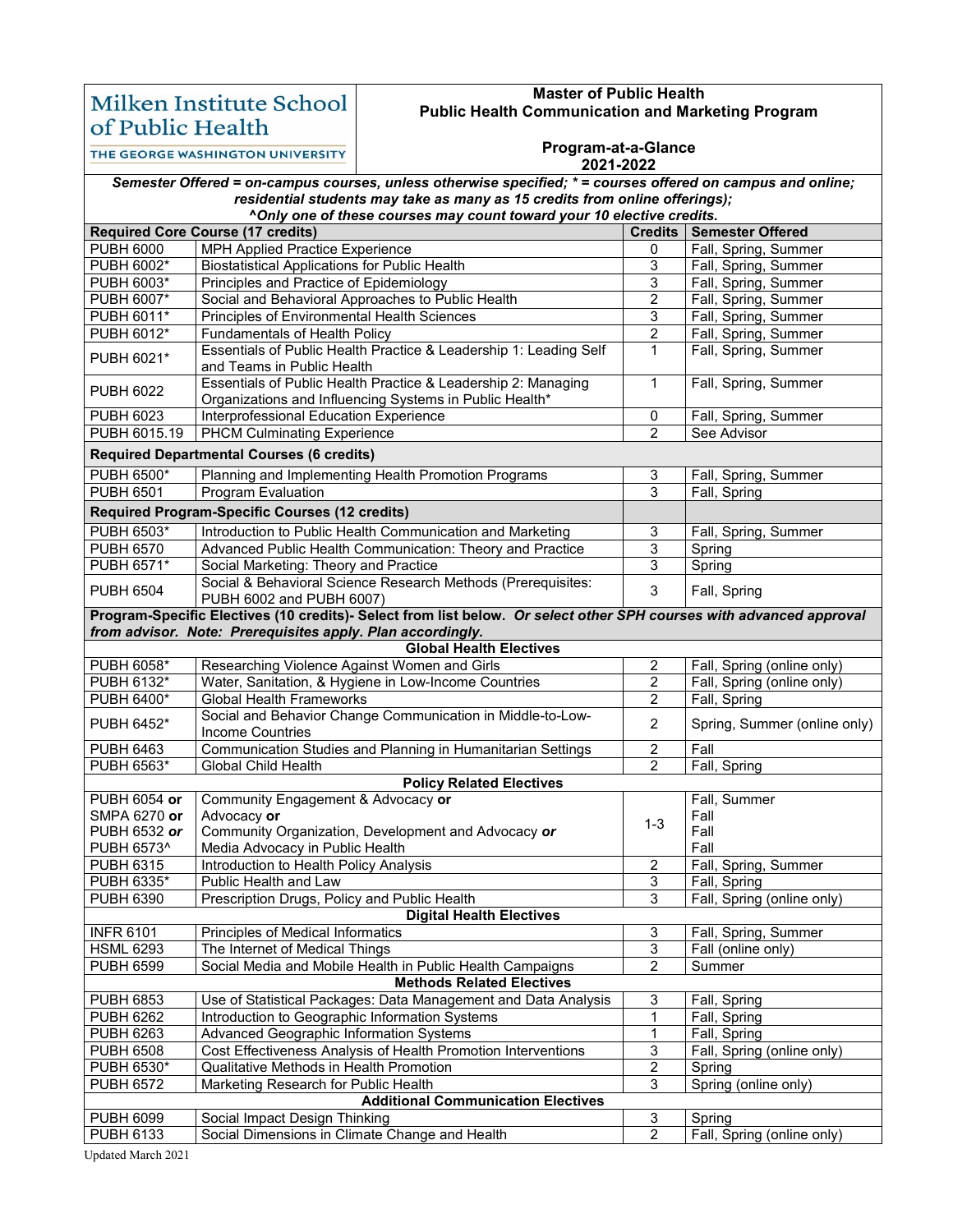| <b>PUBH 6516</b>                                  | <b>Community Health Information Resources</b> |                | Fall, Spring |  |  |
|---------------------------------------------------|-----------------------------------------------|----------------|--------------|--|--|
| <b>PUBH 6574</b>                                  | Public Health Branding: Theory and Practice   |                | Fall         |  |  |
| *Other electives with approval from your advisor* |                                               |                |              |  |  |
| <b>Course Distribution</b>                        |                                               | <b>Credits</b> |              |  |  |
| <b>Public Health Core Courses</b>                 |                                               | 17             |              |  |  |
| <b>Required Departmental Courses</b>              |                                               | 6              |              |  |  |
| <b>Required Program Courses</b>                   |                                               | 12             |              |  |  |
| Program-Specific Electives                        |                                               | 10             |              |  |  |
| <b>Total Degree Credits</b>                       |                                               | 45             |              |  |  |

**Course Descriptions and Registration** information can be found on the website[: http://publichealth.gwu.edu/academics/.](http://publichealth.gwu.edu/academics/)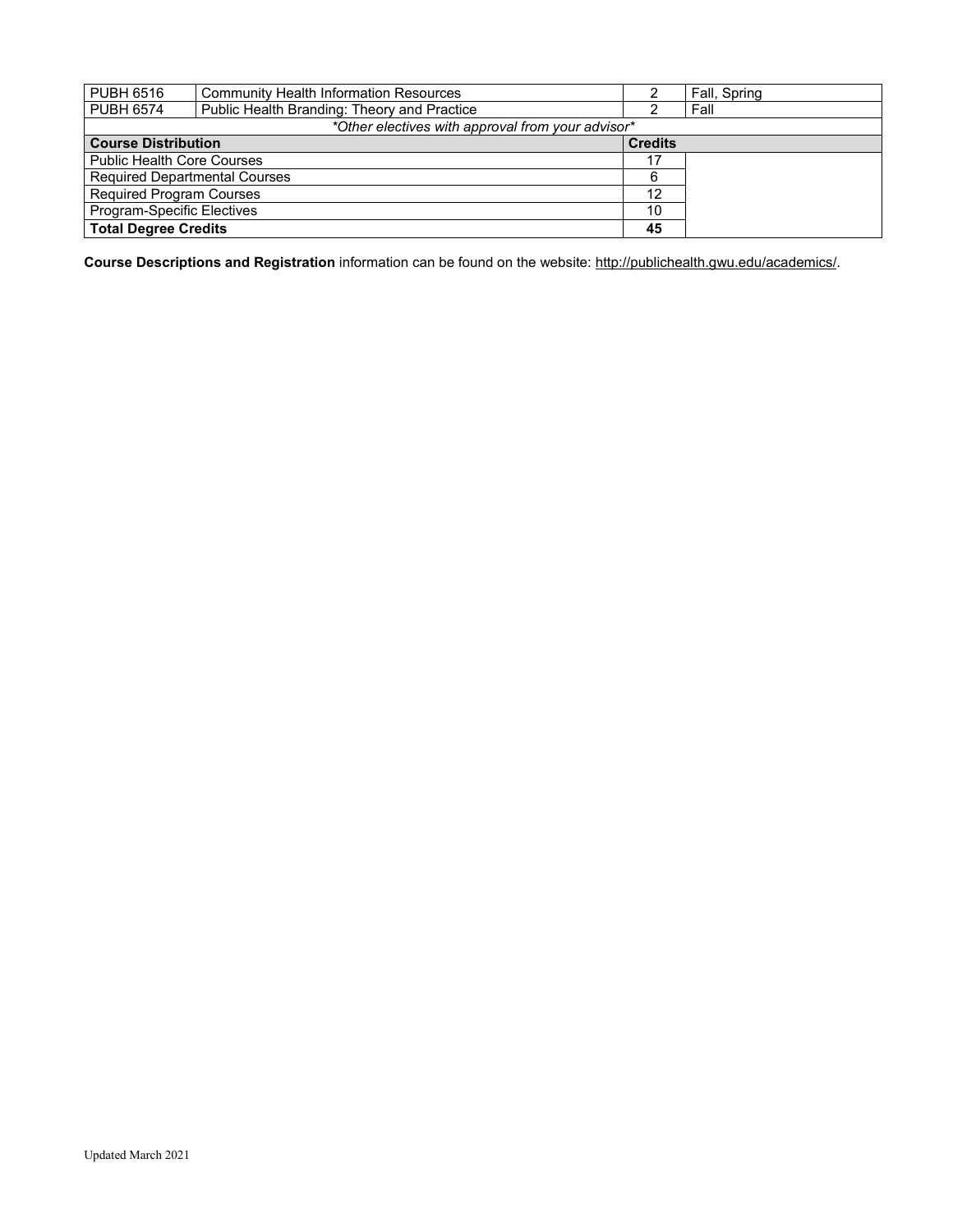#### **Graduation Requirements**

- 1. **Graduate Credit Requirement:** 45 graduate credits are required.
- 2. **Course Requirements:** Successful completion of the Core Courses and the Program-Specific Courses are required.
- 3. **Practicum Requirement:** Students are required to fulfill all requirements of the Applied Practice Experience (Practicum).
- 4. **Interprofessional Education Experience (IPE):** Students are required to enroll and participate in an authorized IPE activity (PUBH 6023).
- 5. **Grade Point Requirement:** A 3.0 (B average) overall grade point average is required.
- 6. **Time Limit Requirement:** The degree must be completed within five years.
- 7. **Transfer Credit Policy:** Up to 12 graduate credits that have not been applied to a previous degree may be transferred to the Master of Public Health program upon approval. External credits must have been earned from an accredited institution in the last 3 years with a grade of 3.0 (B) or better. SPH Graduate Certificate students can transfer as many credits as meet program requirements, up to 18 credits, to the MPH. Graduate Certificate students wishing to transfer to a degree program may apply to do so via the online change of concentration petition after completion of 3 or more courses and a cumulative GPA of 3.0 or better. A grade of B or better is required for a course to be eligible for transfer.
- 8. **CITI Training requirement:** All students are required to complete training regarding human subject protection regulation and the Health Insurance Portability and Accountability Act of 1996 (HIPAA). To fulfill this requirement, you must complete the Collaborative IRB Training Initiative (CITI) Course in The Protection of Human Research Subjects.
- 9. **Integrity Quiz & Plagiarism requirement**: All students are required to review the George Washington University Code of Academic Integrity and take the quiz within their first semester of study. The Code of Integrity and step-by-step instructions can be found here: http://publichealth.gwu.edu/integrity
- 10. **Professional Enhancement requirement**: Students must participate in 8 hours per degree program of advisor pre-approved Public Health-related lectures, seminars, and symposia, related to your field of study. Professional Enhancement activities supplement the academic curriculum and help prepare students to participate actively in the professional community. Opportunities for professional enhancement are regularly publicized via the Milken Institute SPH Listserv and through your department or advisor. Students must submit documentation of Professional Enhancement activities to the Office of Student Records. The documentation consists of the Professional Enhancement Form http://publichealth.gwu.edu/academics/forms (which includes a prior approval signature from the student's advisor, a description of the program agenda, and proof of attendance. Remember to submit your documentation before you apply to graduate!